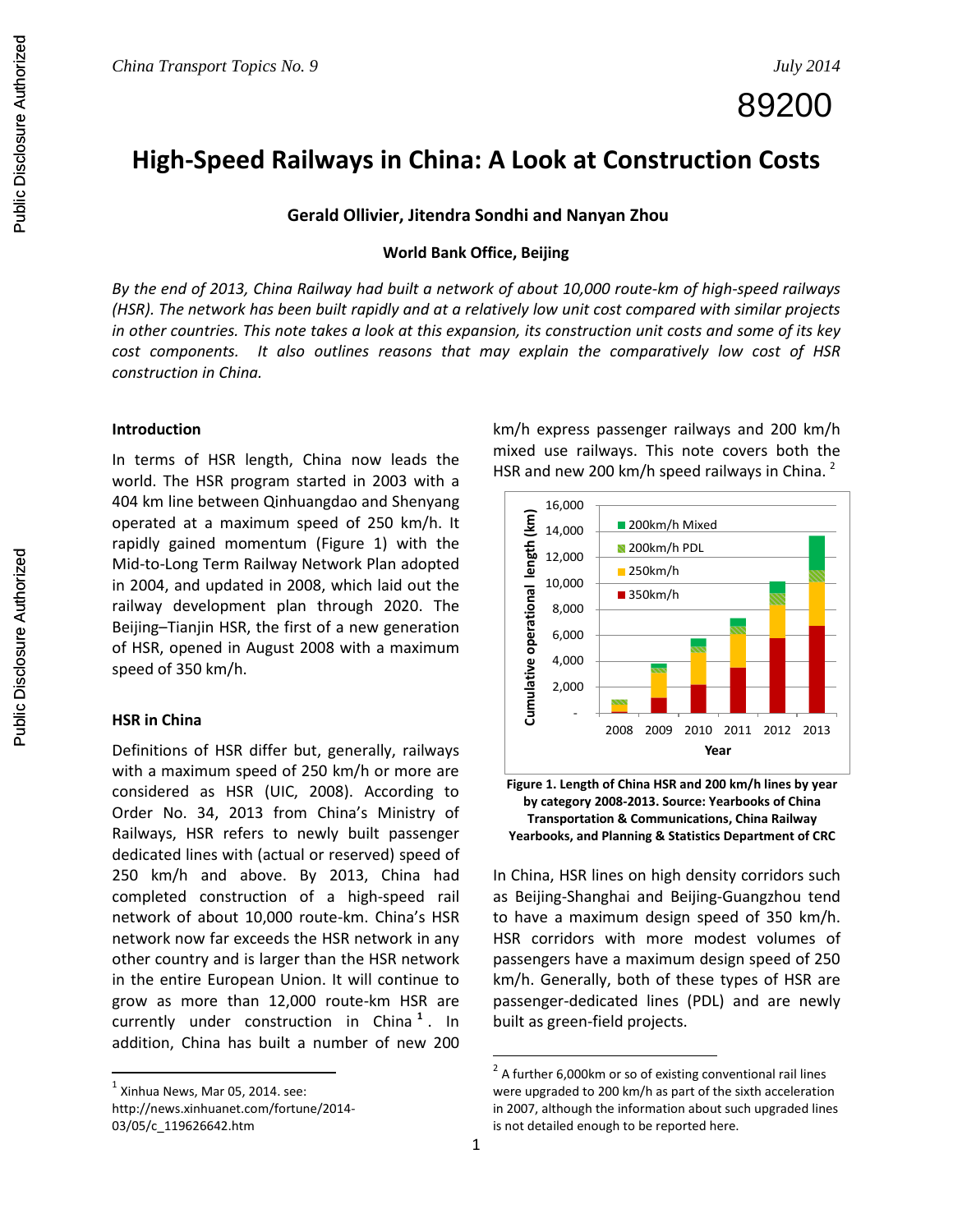At the end of December 2013, most of the metropolitan regions in China are either connected, or in the process of being connected, to lines with a maximum speed of 200 km/h or above. The map on the next page shows the HSR routes that are operational, under construction, or in the CRC's current plan<sup>3</sup>.

All HSRs and 200 km/h speed trains are operated with Electric Multiple Unit trains (EMU) consisting of 8 or 16 carriages. Based on current CRC train schedules (2014), 70 to 100 pairs of HSR trains are operated daily on busy routes and up to eight pairs of trains per hour are operated during peak hours. Traffic density on such routes is estimated at about 20-30 million passengers<sup>4</sup>. On medium density routes, 40 to 50 pairs of trains are operated daily. Two types of services are provided. Express trains stop only at major cities while other trains also stop at intermediate stations.

Based on the People's Railway Post in January 2014, the average seat occupancy is 70 percent. Second class fares of HSR vary between US\$ 0.045 per km at 200 to 250 km/h and 0.077 at 300 to 350 km/h. This is three to four times that on conventional express trains, but this is lower or comparable to discounted air fares and, at the lower end, similar to intercity bus fares. This is about one fourth or one fifth of the fares applied in other HSR countries<sup>5</sup>. These trains provide world-class quality of service and comfort. They have carried a large volume of passengers safely, except for one major accident in 2011 that caused about 40 fatalities<sup>6</sup>, attributed to inadequate

 $\overline{a}$ 

testing of a new design of signaling equipment, which lacked proper fail-safe features.

## **Cost of HSR Lines**

An analysis of the cost for 27 HSRs in operation<sup> $\prime$ </sup> at the end of 2013 showed the unit cost varied substantially. The unit cost of 350 km/h projects was between RMB 94-183m per km (Figure 3; see also section below on Cost Factors). The unit cost of 250 km/h PDLs was, with a couple of exceptions, between RMB 70-169m per km. The weighted average unit cost for a line<sup>8</sup> was RMB 129m per km for a 350 km/h project and RMB 87m per km for a 250 km/h project.



**Figure 3. Unit Cost of PDL<sup>9</sup> (Based on Estimated cost at the time of Project Approval) Source: Year books of China Transportation & Communications 2007-2013/China Railway Yearbooks**

These costs provide a general indication of construction cost levels but this data is only available in aggregate form at this point. Expenditures were incurred over different years, so costs may not be directly comparable<sup>10</sup>, given the impact of inflation as well as fluctuations in the supply and demand for rail construction services. But they nonetheless provide a useful range of benchmarking values for new projects.

 $3$  This map includes projects as listed in China Transportation and Communications Year Books (2007 to 2013). Commencement of civil works signifies the beginning of construction although land acquisition precedes beginning of construction.

<sup>4</sup> Wu, *The Financial and Economic Assessment Investments: a Preliminary Analysis. Passenger density is defined as total passenger km per year on a route divided by route length.* 

<sup>5</sup> France: 0.24 to 0.31 US\$/km; Germany 0.34 US\$/km; Japan: 0.29-0.31 US\$/km, based on official travel websites.

 $^6$  Germany had an accident in 1998, resulting in 101 fatalities. Spain had an accident in 2013 resulting in 79 fatalities. Japan, in its long history of HSR operation, has never had a fatality due to a HSR train accident.

 $7$  Cost data sourced from official publications of China Railway Corporation and former Ministry of Railways.

 $^8$  Includes cost of project preparation, land, civil works, track works, core systems, regular stations (but only some of the mega stations), depot and yards, rolling stock and interest during construction.

 $9$  The unit cost for a new 250km/h would be higher as most of such lines were completed by 2010.

 $10$  250 km/h lines were built about 2 years earlier.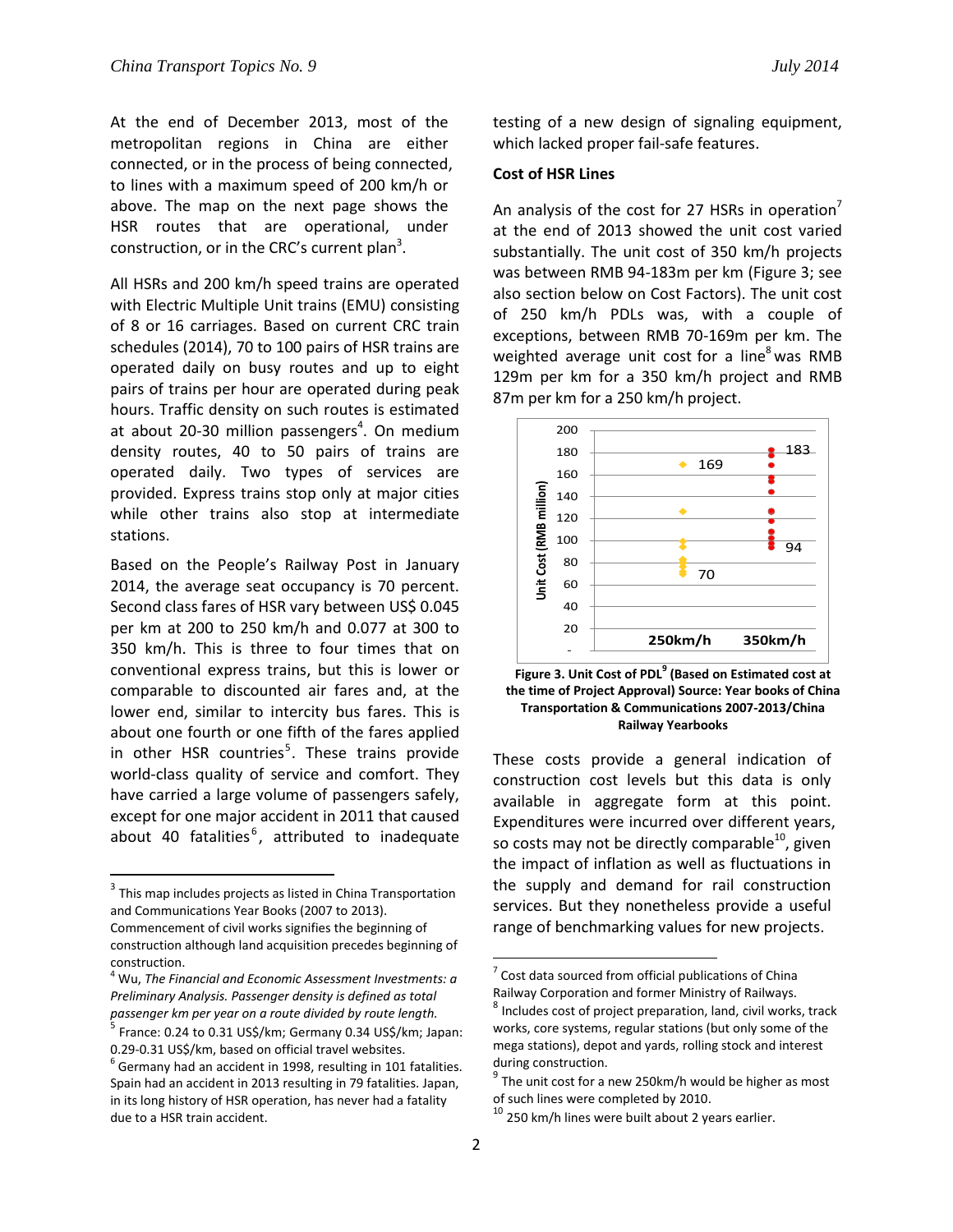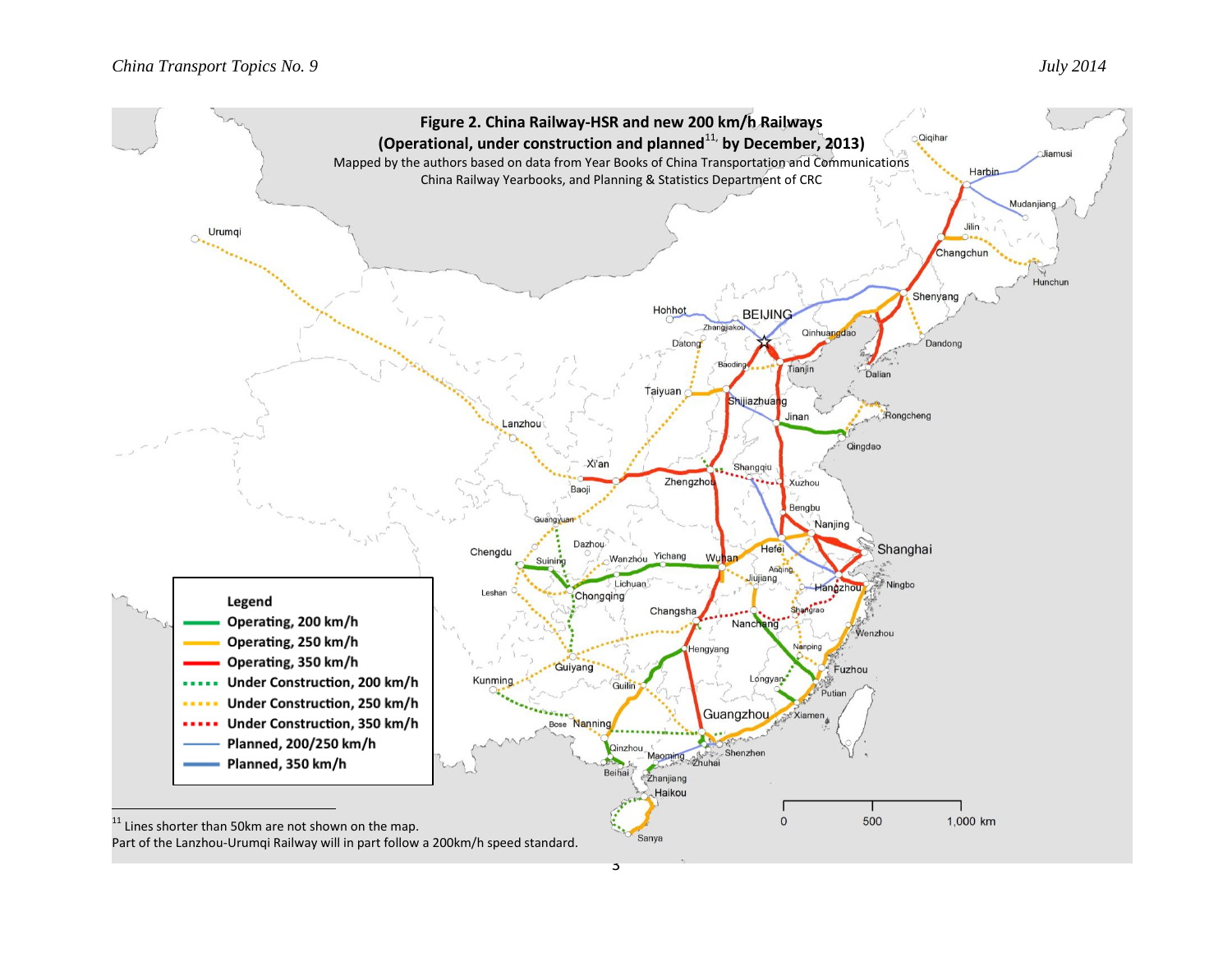$\overline{\phantom{a}}$ 

# **HSR Projects Supported by the World Bank in China**

The main features of railway projects which have been supported by World Bank are summarized in Table 1. Since 2006, the World Bank has provided financial and technical support for six railway projects with speeds of 200 km/h or above. One of these, the Shijiazhuang-Zhengzhou HSR project, which is part of the Beijing-Guangzhou HSR, was completed and commissioned in December 2012, while the others are at different stages of implementation.

Table 2 shows the contribution of various elements to the total project cost for all Banksupported projects. Civil works contribute about 50 percent of the cost while signaling and communications and electrification each contribute about 5 percent of the cost. Table 3 shows the average estimated unit cost of some elements of railway projects supported by the Bank. Information gathered during project supervision indicates that actual costs are close to the estimated costs. An analysis of the actual cost of building the Shijiazhuang-Wuhan PDL (841 km), which included the Shijiazhuang-Zhengzhou Railway, indicates that the actual unit cost was about 5 percent below estimates.

| <b>Project</b>           | Max. Speed<br>kph/Type | Length<br>Кm | Total<br><b>Estimated Cost RMB m/km</b><br><b>RMB</b> b | <b>Unit Cost</b> | Bridges+<br>Viaduct+<br>Tunnels (% of<br>route km) | Period of<br><b>Construction</b> |
|--------------------------|------------------------|--------------|---------------------------------------------------------|------------------|----------------------------------------------------|----------------------------------|
| Shijiazhuang - Zhengzhou | 350 PDL                | 355          | 43.9                                                    | 123              | 69                                                 | 2008-2012                        |
| Guiyang - Guangzhou      | 250 PDL                | 857          | 94.6                                                    | 110              | 80                                                 | 2008-2014                        |
| Jilin-Hunchun            | 250 PDL                | 360          | 39.6                                                    | 110              | 66                                                 | 2010-2014                        |
| Zhangjiakou – Hohhot     | 250 PDL                | 286          | 34.6                                                    | 121              | 67                                                 | 2013-2017                        |
| Nanning – Guangzhou      | 200 Mixed              | 463          | 41.0                                                    | 89               | 53                                                 | 2008-2014                        |
| Harbin - Jiamusi         | 200 Mixed              | 343          | 33.9                                                    | 99               | 48                                                 | 2014-2017                        |

#### **Table 1. Railway Projects Supported by the World Bank in China**

*Notes: 1. Total project cost includes the cost of project preparation, land acquisition, construction of the railway and regular stations, contingencies, rolling stock and interest during construction. The cost of railway excluding cost of project preparation, rolling stock and interest during construction is estimated at about 82 percent of the total cost.*

*2. Cost References: GG-Revised FSR Dec. 2010, NG- PAD May 2009, Shi-Zheng PAD May 2008, Jituhun-PAD 2011, Zhang-Hu-FSR, HaJia-Revised Feasibility Study Oct.2012/PAD.*

| Element                             | 350 km/h       | 250 km/h       | 200 km/h       |
|-------------------------------------|----------------|----------------|----------------|
| acquisition<br>and<br>Land          | 4              | $4 - 8$        | $6-9$          |
| resettlement                        |                |                |                |
| Civil works                         | 48             | 50-54          | 44-51          |
| Embankment                          | 6              | $7 - 12$       | $13 - 15$      |
| Bridges/Viaducts <sup>12</sup>      | $41*$          | $13 - 25$      | $25 - 27$      |
| <b>Tunnels</b>                      | $0^*$          | $16 - 29$      | $2 - 13$       |
| Track                               | 9              | $9 - 11$       | $6 - 7$        |
| Signaling and communications        | 4              | 3              | 4              |
| Electrification                     | 5              | $4 - 5$        | $4 - 5$        |
| Rolling stock                       | 15             | $3 - 4$        | $5 - 7$        |
| <b>Buildings including stations</b> | 2              | $2 - 4$        | $3 - 5$        |
| Other costs                         | <b>Balance</b> | <b>Balance</b> | <b>Balance</b> |

## **Table 2. Percentage of Total Project Costs**

\*An exception is Shizheng Railway that has 69 percent of track on viaduct accounting for 41 percent of cost and no tunnels.

<sup>&</sup>lt;sup>12</sup> The unit cost of bridges/viaducts includes that for short/medium length bridges over water and specially designed bridges over large rivers as well as viaducts built over dry land.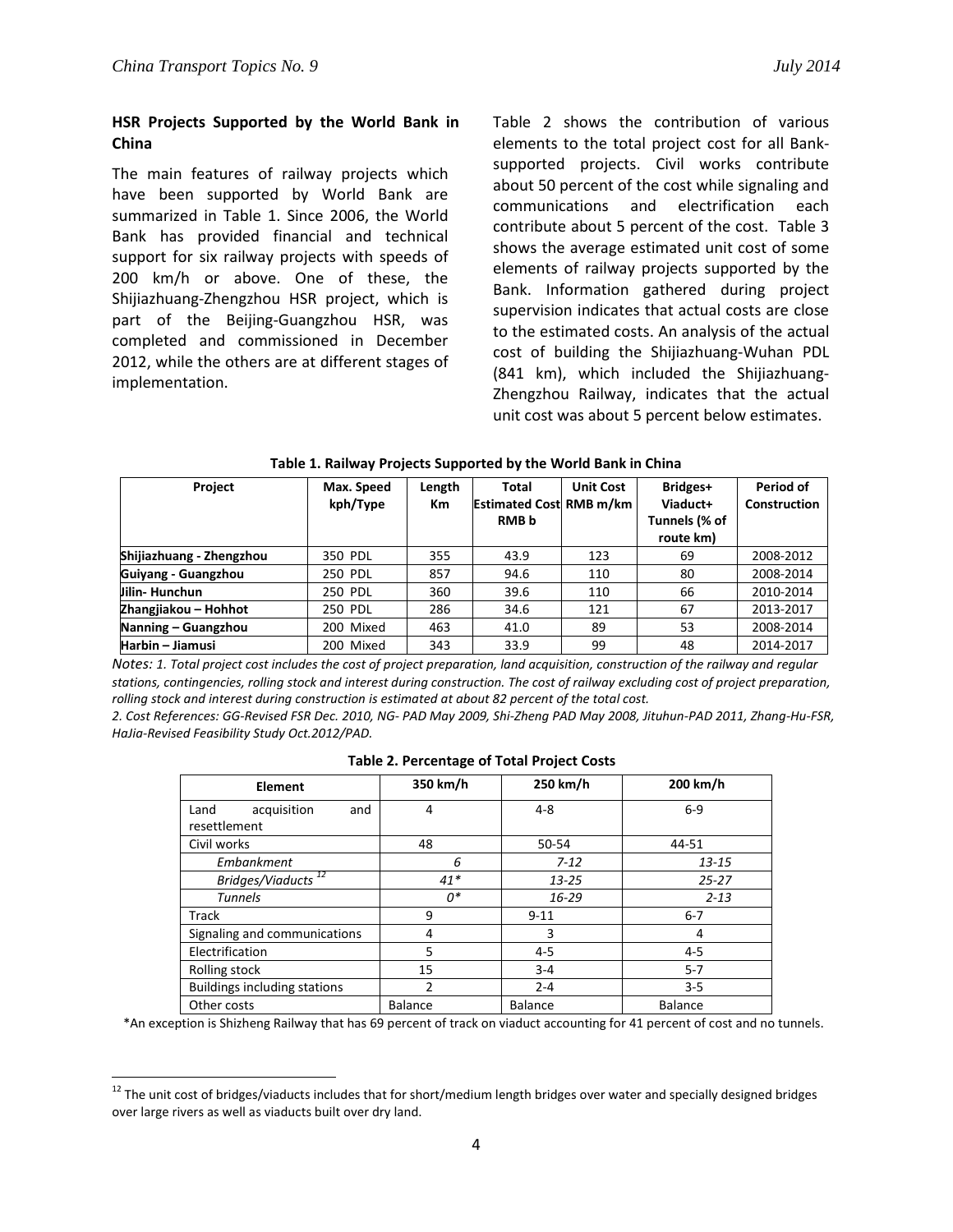| <b>Table 3. Range of Average Unit Costs</b> |
|---------------------------------------------|
| (RMB million/per km of double track)        |

| Element                              | 350 km/h | 250 km/h  | 200 km/h  |
|--------------------------------------|----------|-----------|-----------|
| Land acquisition<br>and resettlement | 4        | $5-9$     | 5-8       |
| Civil Works                          | 57       | 56-62     | $42 - 43$ |
| Embankment                           | 24       | $31 - 42$ | $23 - 28$ |
| Bridges/viaducts                     | 71       | 57-73     | 59-62     |
| Tunnels                              |          | 60-95     | 51-68     |
| Track                                |          |           |           |
| Track                                | 10       | $10 - 13$ |           |
| (ballast-less)*                      |          |           |           |
| Track                                |          |           | 5-7       |
| (ballasted)*                         |          |           |           |
| <b>Signaling</b><br>and              | 5        | 3         | $3 - 4$   |
| Communications                       |          |           |           |
| Electrification                      | 6        | $4 - 5$   | 4         |

\*Ballast-less slab track is used for 350 and 250 km/h PDLs while ballasted track is employed for 200 km/h railways. Source: FSR/PAD for projects

## **Cost Factors**

 $\overline{a}$ 

Several factors influence the cost of a HSR and 200 km/h railway project construction. The major factors include the line design speed, type of tracks, topography along the alignment<sup>13</sup>, weather conditions (such as very low temperature requiring special design features for the road bed), land acquisition costs (these are high in dense urban areas), use of viaducts instead of embankments, the construction of major bridges across wide rivers, and the construction of mega stations.

For example, the Beijing-Tianjin HSR unit cost was higher than usual at RMB 183m per km since it included the cost of two mega stations built at Beijing South and Tianjin, which serve other lines as well. The unit cost of Shanghai-Hangzhou HSR (RMB 177m/km) was high since it included several major bridges and a high cost of land acquisition and resettlement as it traverses densely populated areas of Eastern China with high land values. Laying track on viaducts, even if more expensive than embankment, is often preferred<sup>14</sup> in China to minimize resettlement and the use of fertile land as well as to reduce environmental impacts.

This note looks in more detail at the cost of viaducts and bridges as experienced under World Bank supported projects and at the cost of stations.

## *Low Cost Viaduct Construction*

In the projects supported by the World Bank, the estimated cost of viaducts in China ranges from RMB 57 to 73 m/km for a double track line<sup>15</sup>. Such costs are kept low through standardization of the design and manufacturing process for casting and laying bridge beams on viaducts. The span of viaduct beams has been standardized at 24 and 32m (weighing about 750-800t). Bridge beams are cast in temporary facilities established along the railway alignment. Each beam is transported over a distance up to 8 km by a special beam carrier vehicle (having as many as 18 axles) (Picture 1) and is launched over the viaduct columns by specially designed equipment (Picture 2). The cost of a 32m-bridge beam is about RMB 0.8-1.0 m. The slab track is also cast in temporary facilities established along the railway

**Picture 1. Beam Carrier**



 $\overline{a}$  $14$  Three very long over-land bridges (viaducts) are part of the Beijing-Shanghai HSR which commenced operation in 2011. These are: the 164 km long Danyang–Kunshan Grand Bridge, the 114 km long Tianjin Grand Bridge and the 48 km long Beijing Grand Bridge – the first, second, and fifth longest in the world respectively at the time. Shi-Zheng Railway has 69 percent of track on viaducts to minimize land take resettlement in the fertile plains it traverses. <sup>15</sup> The actual cost of a typical viaduct on the ShiZheng Railway was RMB 60-70m per km.

 $^{13}$  In particular, mountainous areas require extensive tunneling and bridge construction, which can reach as high as 80 percent of the alignment length.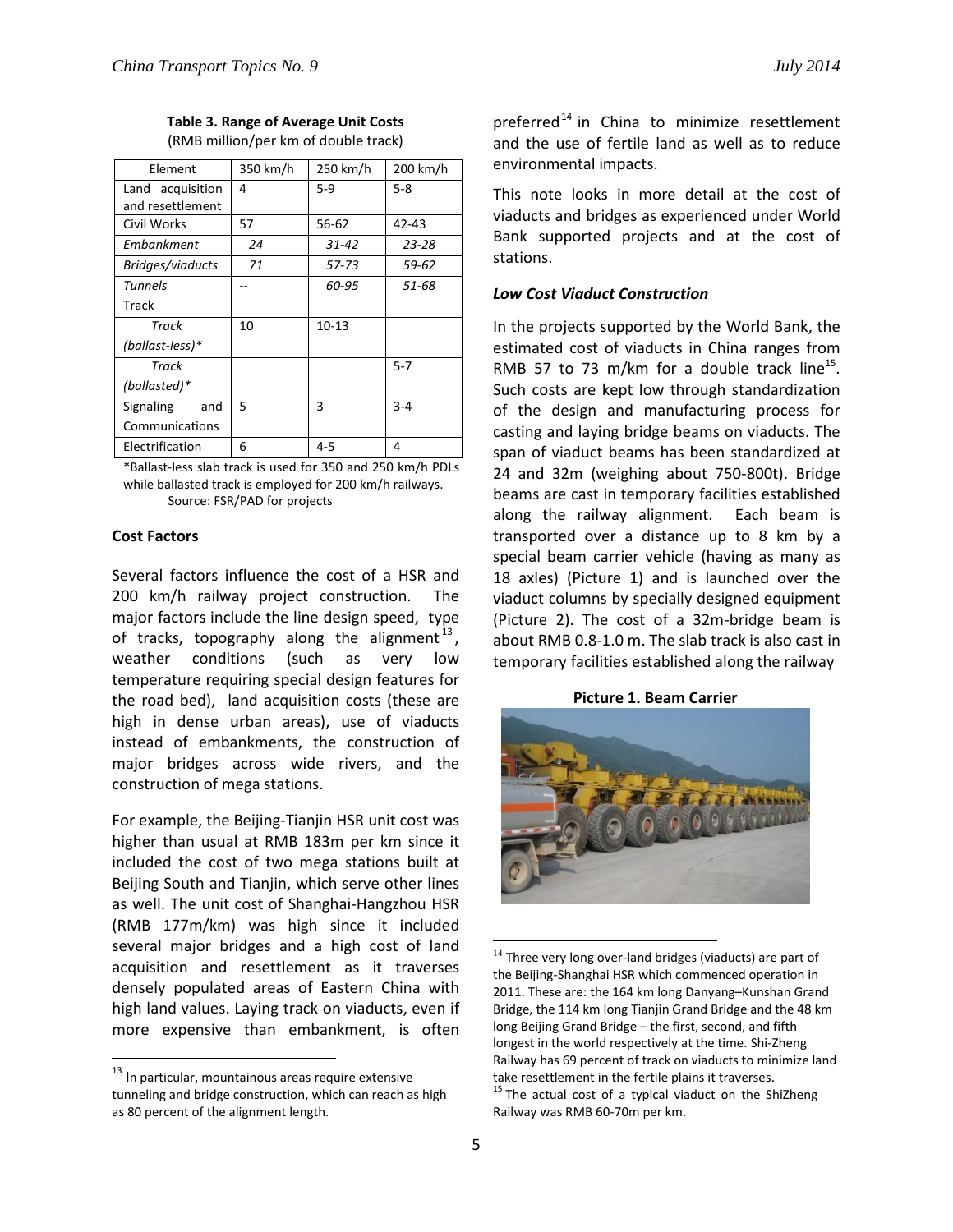**Picture 2. Beam Launching Equipment**



alignment. After project completion, the bridge beam and slab track casting facilities are dismantled and reinstalled at another site. The vacated land is systematically restored by relaying the site with the original top soil and is handed over to its owners for agricultural use.

## *High Cost of Unique Bridges*

Special bridges that cross large navigable rivers (class three and up) or that need to accommodate special topographic features like mountains have a cost per kilometer that can be much higher than that of a regular viaduct. Those bridges are designed to address unique challenges, and require much more intensive design work and sophisticated construction techniques. Usually such bridges represent a small percentage of the total number of bridges. Projects having larger proportion of special bridges will tend to have a high unit cost, like the Xijiang and Sixianjiao bridges under World Bank supported projects (Picture 3 and 4).

## **Picture 3. Xijiang River Bridge near Zhaoqing**



*Arch suspension bridge with a main span of 450m over the Xi river and a total length of 618 m. Cost: RMB 580 million. Unit cost: RMB 938 million/km.*

**Picture 4. Sixianjiao Bridge**



*Cable-stayed steel truss bridge with 105 m high pylons. Total length of 567m. Estimated cost of RMB 490 million. Unit cost of RMB 864 million per km. (credit to Guiguang Co.)*

#### **Railway Stations**

Railway stations play a dual role as transport hubs and urban centers. Many of them are urban landmarks that seek to reflect the local culture and heritage, while supporting urban expansion. Traffic volumes vary widely across stations. Accordingly the size and cost of stations varies markedly with small stations (3,000 sq m station building) costing about RMB 40 million, while mega stations, more akin to airport terminals, may cost up to RMB 13 billion. The cost of regular stations, other than mega stations, is generally included in the project cost and is of the order of 1.0 to 1.5 percent of the total project cost<sup>16</sup>. The mega stations are frequently built as independent projects and their costs are not always included in the HSR project cost.

Mega stations are traditionally built in the largest cities, and tend to be large airport-type buildings, with close attention to architecture and local culture. Hence, Beijing South Station is reminiscent of the Temple of Heaven<sup>17</sup>; and

<sup>&</sup>lt;sup>16</sup> The cost of 16 new stations on Guiguang Railway (250 km/h ) is estimated at RMB 1.16 billion, i.e. 1.2 percent of the total project cost.

<sup>17</sup>http://zh.wikipedia.org/wiki/%E5%8C%97%E4%BA%AC%E5 %8D%97%E7%AB%99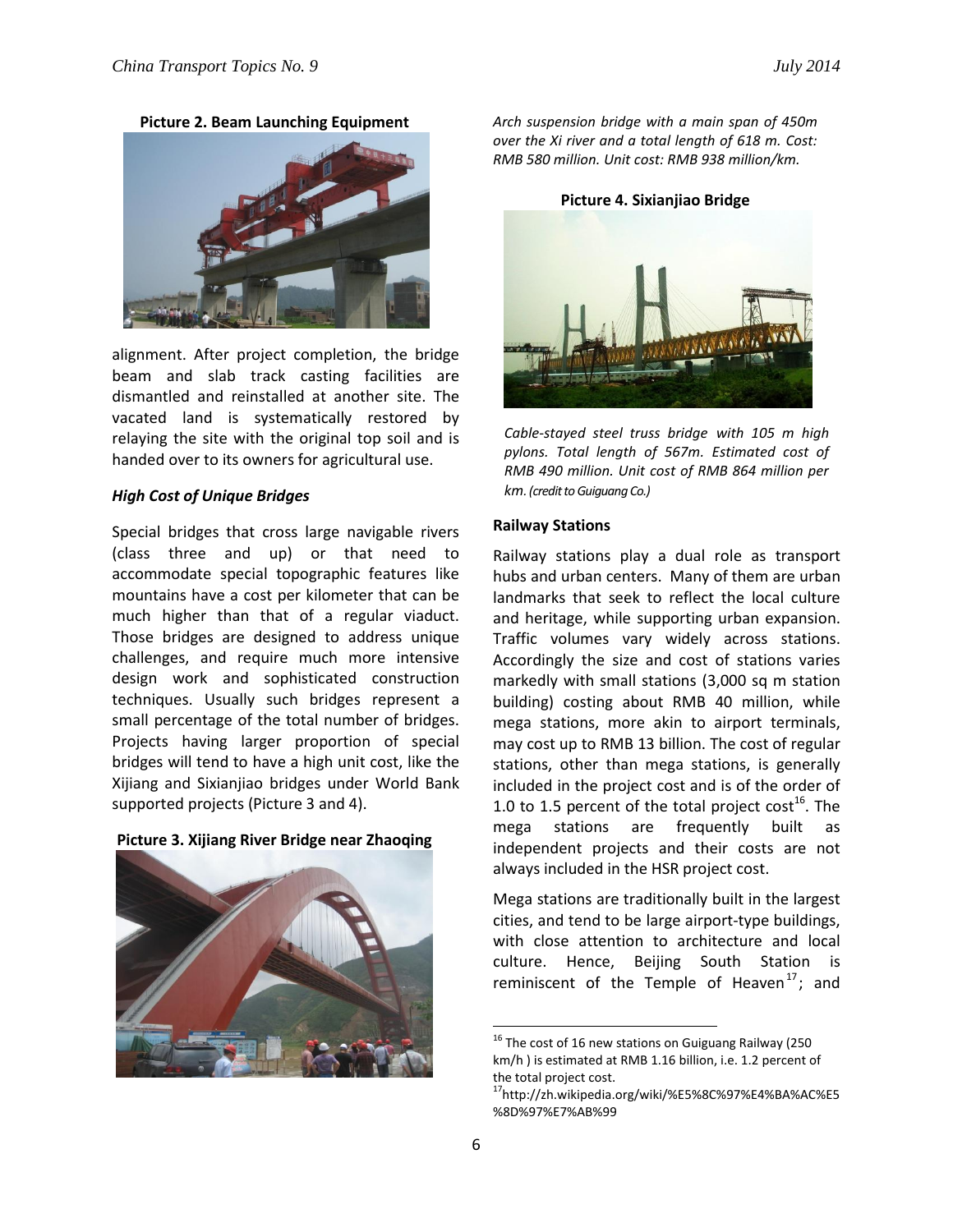Wuhan Station resembles a bird spreading its wings, inspired by the Yellow Crane, the symbol of Wuhan City<sup>18</sup>.

Mega stations are large and expensive to build, but they fill up rapidly during peak travel period. Such stations have three to five levels and provide interchange facilities between railway, road and metro systems. The mega station at Shanghai Hongqiao has interchange facilities for the airport and for a future maglev train. These stations seek to provide facilities that promote quick and comfortable transit for large volumes of traffic. Notable among these are stations at Beijing South (RMB 6.3b-US\$ 1.0b; 310,000 sq m), Wuhan (RMB 4.1b US\$ 0.70b; 114,000 sq m), Guangzhou South (RMB 13b US\$2.1b; 486,000 sq m) and Zhengzhou East (RMB 9.5b US\$1.5b; 412,000 sq m)<sup>19</sup>.

**Picture 5. Beijing South Station** *(Artist's impression of station design)*



# **Potential Factors Explaining Relatively Low HSR Costs In China**

HSR construction costs in China tend to be lower than in other countries. Based on experience with World Bank supported projects, the cost of railway construction<sup>20</sup> is about 82 percent of the total project costs mentioned earlier. China HSR with a maximum speed of 350 km/h has a typical infrastructure unit cost of about US\$ 17-21m

 $\overline{\phantom{a}}$ 

(RMB 100-125m) per km, with a high ratio of viaducts and tunnels. The cost of HSR construction in Europe, having design speed of 300 km/h or above is estimated to be of the order of US\$25-39 m per km (see table 4 & 5). HSR construction cost (excluding land, rolling stock and interest during construction) is estimated to be as high as US\$ 52m per km in California<sup>21</sup>.

Based on D.P. Crozet $^{22}$ , the unit cost for four HSR lines under construction in France in 2013 ranges between US\$ 24.8m and 35.2m (Table 4).

| Table: 4 Estimated cost of the four lines under |
|-------------------------------------------------|
| construction in France                          |

|                   |             |            | <b>CNM</b> | Sud    |        |
|-------------------|-------------|------------|------------|--------|--------|
|                   | <b>EAST</b> |            | Nimes-     | Europe |        |
|                   | Stras-      | <b>BPL</b> | Montpell-  | Atlan- |        |
|                   | bourg       | Brittany   | ier        | tique  | Total  |
| <b>Total cost</b> |             |            |            |        |        |
| (Euro m)          | 2 0 0 0     | 3 3 0 0    | 1800       | 7800   | 14 900 |
| Length            |             |            |            |        |        |
| (km)              | 106         | 182        | 80         | 303    | 671    |
| Cost/km           |             |            |            |        |        |
| (Euro m)          | 18.9        | 18.1       | 22.5       | 25.7   | 22.2   |
| (US\$m)           | \$25.9      | \$24.8     | \$30.8     | \$35.2 | \$30.4 |

**Table 5: Estimated Cost of Recent HSR Projects in Europe** 

| High-Speed Rail<br>Project     | Length<br>(km) | Approximate<br>Construction<br>Cost per km (\$US)<br>$2012 \text{ m}$ | Construction<br>Completion<br>Date |
|--------------------------------|----------------|-----------------------------------------------------------------------|------------------------------------|
| Cordoba - Malaga               | 155            | \$27                                                                  | 2007                               |
| (Spain)                        |                |                                                                       |                                    |
| Madrid - Barcelona             | 749            | \$29                                                                  | 2008                               |
| -Figueras (Spain)              |                |                                                                       |                                    |
| LGV East (France)              | 300            | \$31                                                                  | 2007                               |
| Madrid - Valladolid<br>(Spain) | 177            | \$39                                                                  | 2007                               |

Source: Texas A&M Transportation Institute (2013) based on US Government Accountability Office (2009)

It is apparent that the cost of construction of HSR in China is significantly lower than those listed in Tables 4 and 5, although comparison is at best approximate considering difference in accounting and cost procedures. Aside from the lower cost of

<sup>&</sup>lt;sup>18</sup> http://en.wikipedia.org/wiki/Wuhan\_Railway\_Station <sup>19</sup> From Baike.baidu.com

<sup>&</sup>lt;sup>20</sup> Including civil works, track works, regular stations, yards, signaling, control and communication, power supply and other superstructure components; excluding the cost of planning, land, some of the mega stations, rolling stock and interest during construction.

<sup>&</sup>lt;sup>21</sup> California HSR Authority, Draft Business Plan 2014

<sup>&</sup>lt;sup>22</sup> International Transport Forum, December 2013